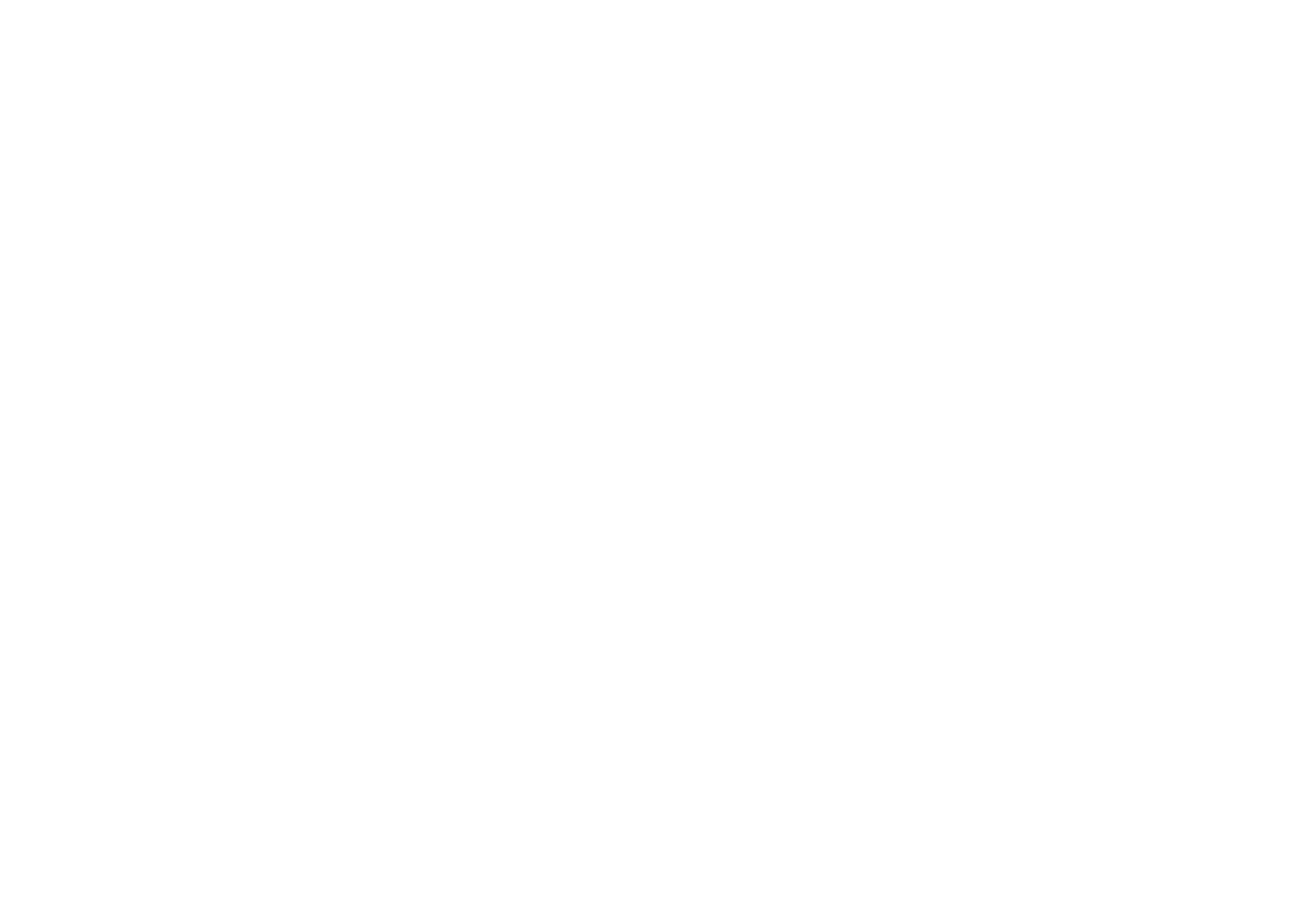# **Program Notes for Attics**

*Attics* is composed for soprano Juliet Fraser and Maxime Desert of Quatour Tana for the 2017 edition of the Académie Voix Nouvelles. The work investigates the inner workings of a confused mind in solitude, with an equally dilapidated stream of consciousness to follow. Juliet's part is made of up both text and gestures, the latter signifying a search of some kind, an attempt to mind in solitude, with an equa formulate the right words. The text features poems and prose style writings by various literary figures. It is sometimes sung, at other times recited or whispered, or shouted in frustration. With approvance to the state of With congruency to the state of mind of the speaker, the text is fragmented, with various sections being treated interchangeably. Edgar Allen Poe's *the Bells*, Hermann Hesse's *Die Lorelei* are the most significant works to appear in this piece, and in many ways, the endeavors of the speaker/singer could be said to be revolving around two. What initially appears to be stagnant texture soon turns into one that is drifted away, and torn apart by violent perturbations. At many instances, the viola behaves like an extension of the voice, enhancing its color; the two form one solor; the two form one instrument, cruising through a solemn journey.

#### **Fragments from EdgarAllen Poe's The Bells**

Desperate desire and a resolute endeavor Leaping, higher, higher, higher The ear fully knows, How the danger ebbs and flows On the bosom of the palpitating air

#### **A fragment from Federico García Lorca's Colores**

| But the white moon,      |
|--------------------------|
| The true moon,           |
| Only shines on soundless |
| Graves in small towns    |
|                          |

#### **A fragment from Hermann Hesse's Die Lorelei**

| Ich weiß nicht, was soll es bedeuten, | I do not know what it should mean,     |
|---------------------------------------|----------------------------------------|
| Daß ich so traurig bin,               | That I am so sad                       |
| Ein Märchen aus uralten Zeiten,       | A fairy tale from primordial times     |
| Das kommt mir nicht aus dem Sinne     | Comes to me not from my senses         |
| Die luft ist kühl und es dunkelt      | The air is cold and it is getting dark |
|                                       |                                        |

### **Instructions**

quarter tone higher/lower  $\mathbf{d}$ 

dan - ger

sixth tone higher/lower

#### **Voice**

speaking voice, murmuring, not too dramatic

airy sprechtimme, murmuring, childlike

quiet whispering

#### **Viola**

Strings IV and II of the viola are detuned:

IV a quarter tone lower II a quarter tone higher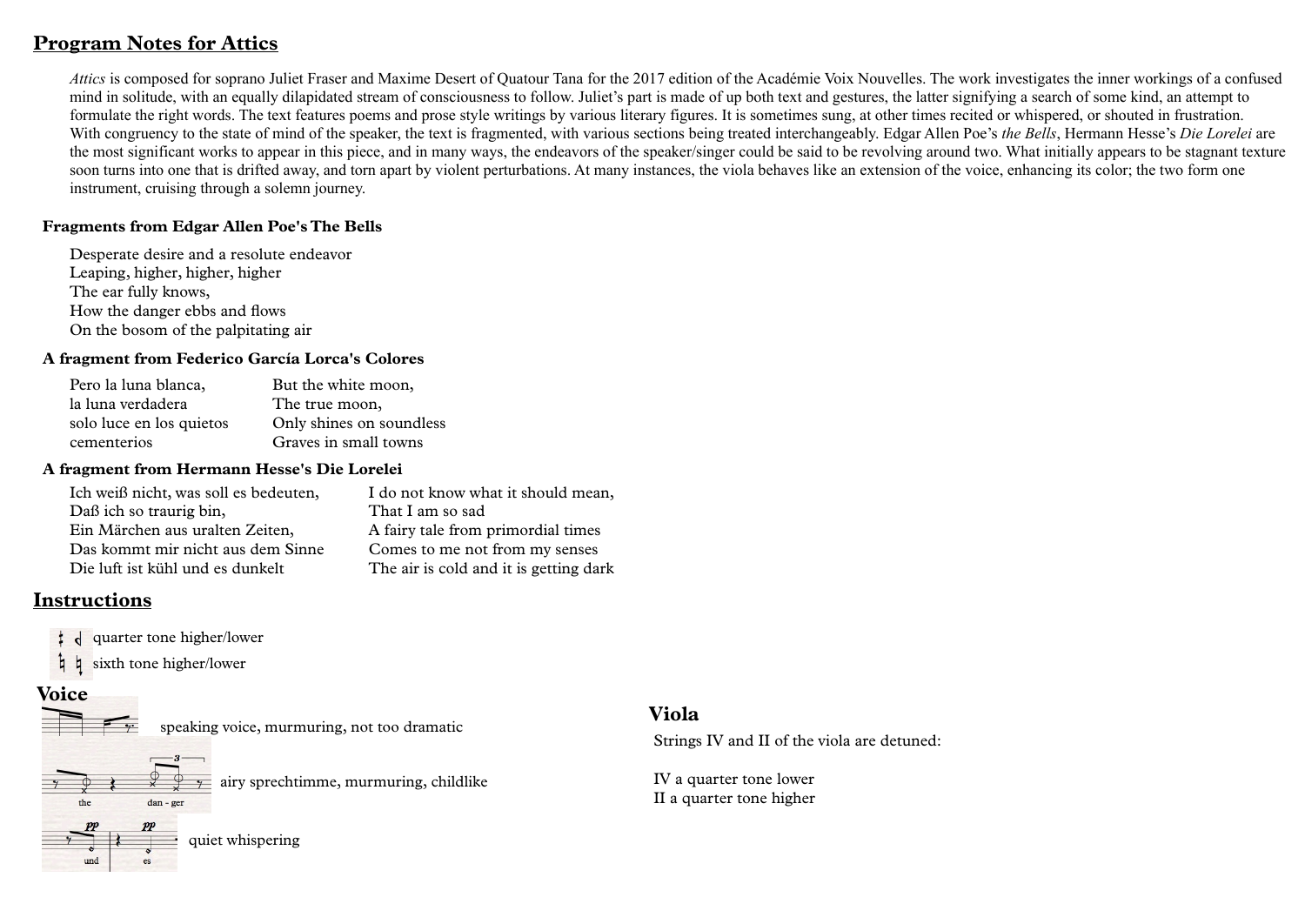Text: Edgar Allen Poe Federico García Lorca Hermann Hesse

# **Attics**<br>
Super and Maxime Desert **Attices**<br>
Hakki Cengiz Eren *for Juliet Fraser and Maxime Desert*

## $\sqrt{ } = 64,$  ethereal





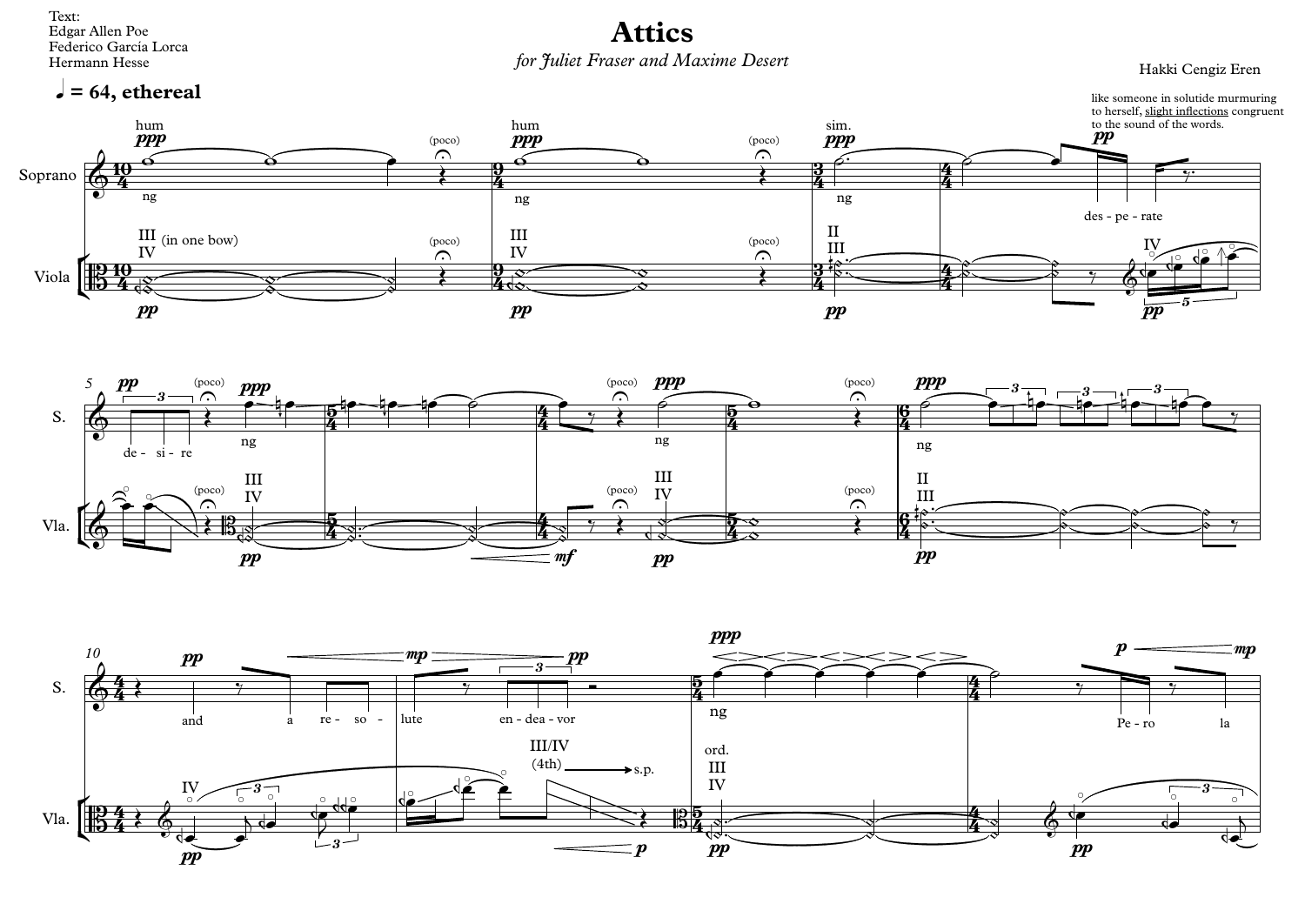

transitioning gradually into a childlike, equally undramatic way of murmuring



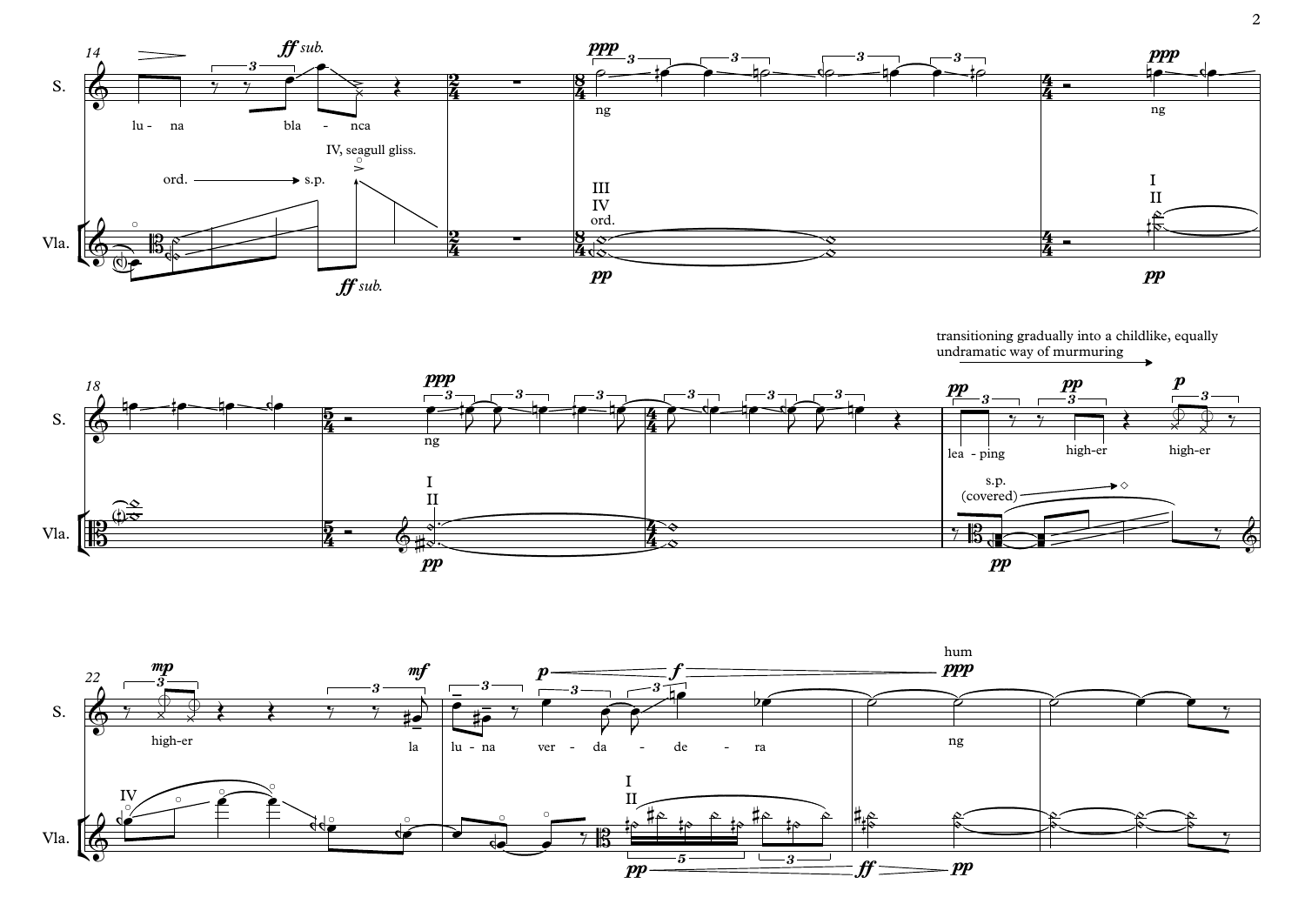





3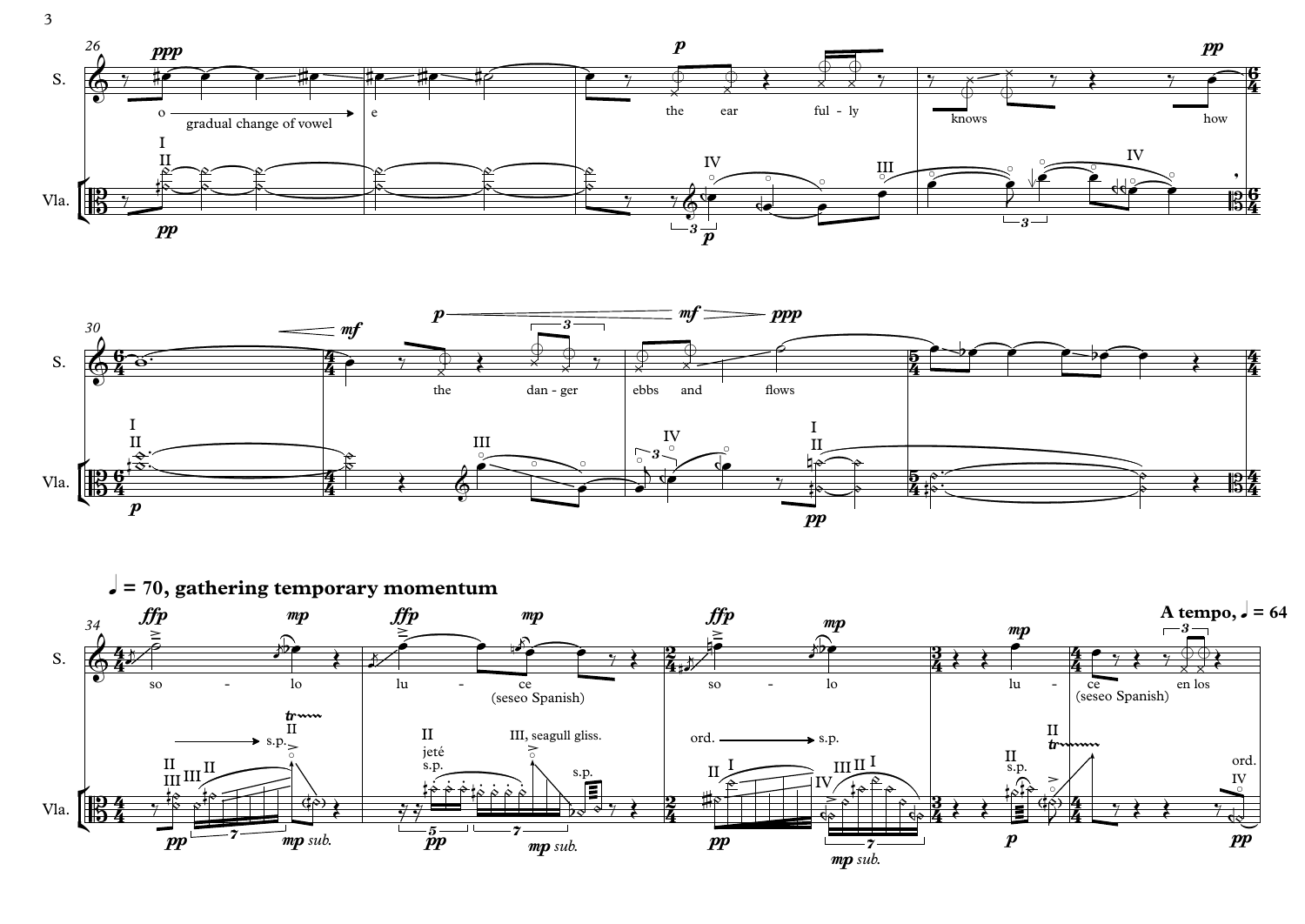



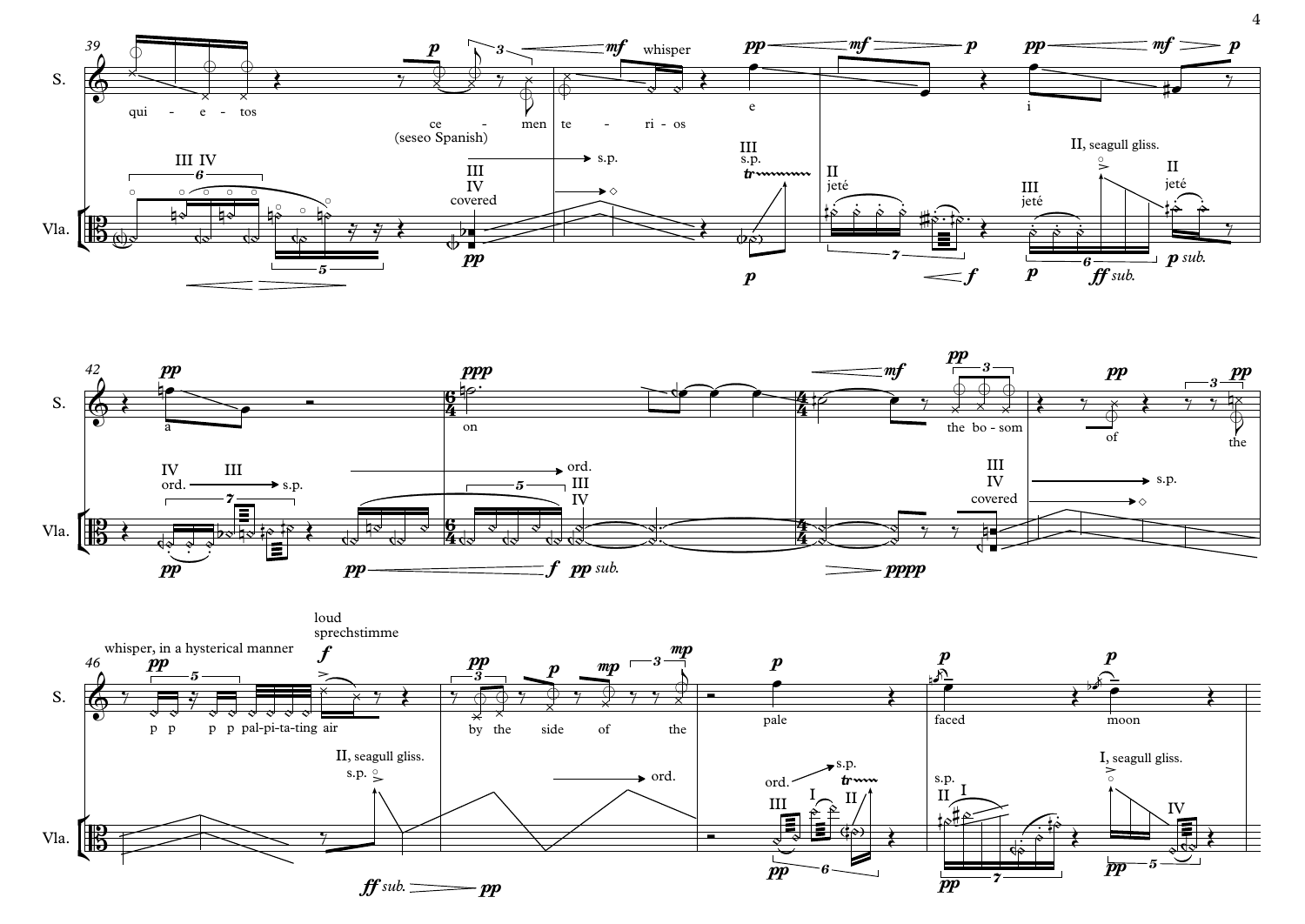Repeat these three gestures many times irregularly, gradually getting faster and louder until the synchronization between the two players is completely undermined, at the zenith of this section 5the singer should sound have reached a significant level of hysteria. As the texture gets more and more complex, the viola should gradually begin to articulate more.







**20''**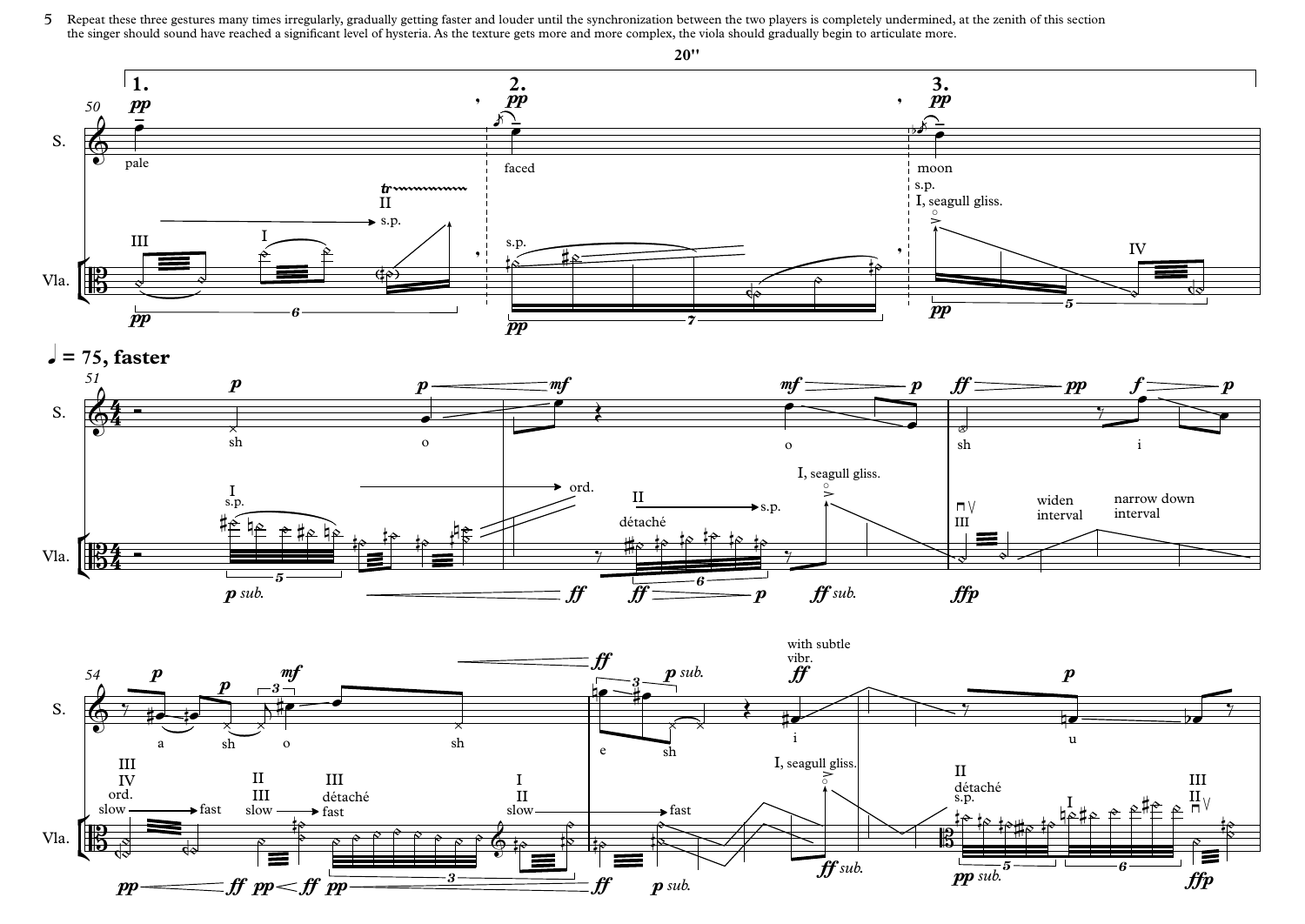



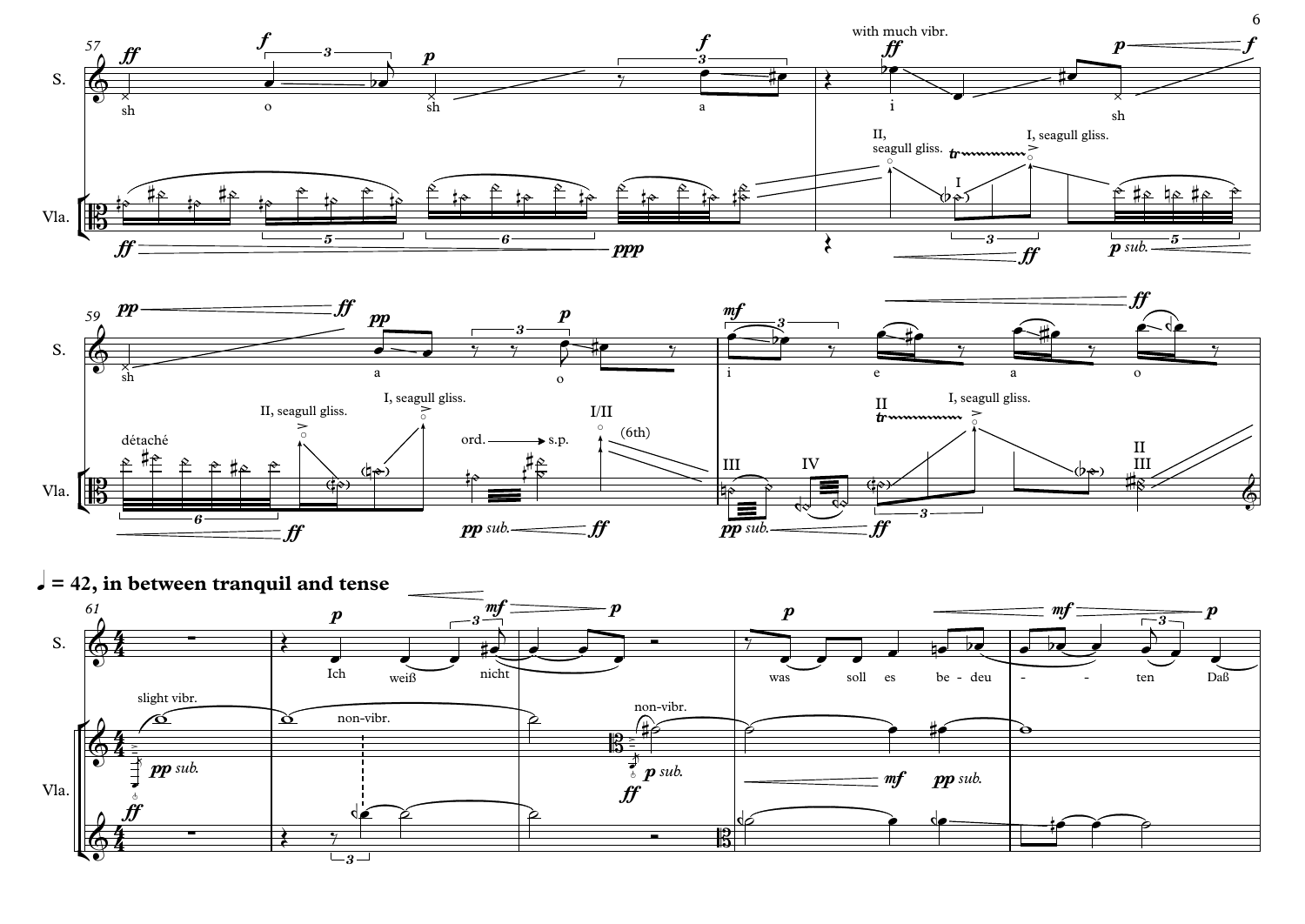